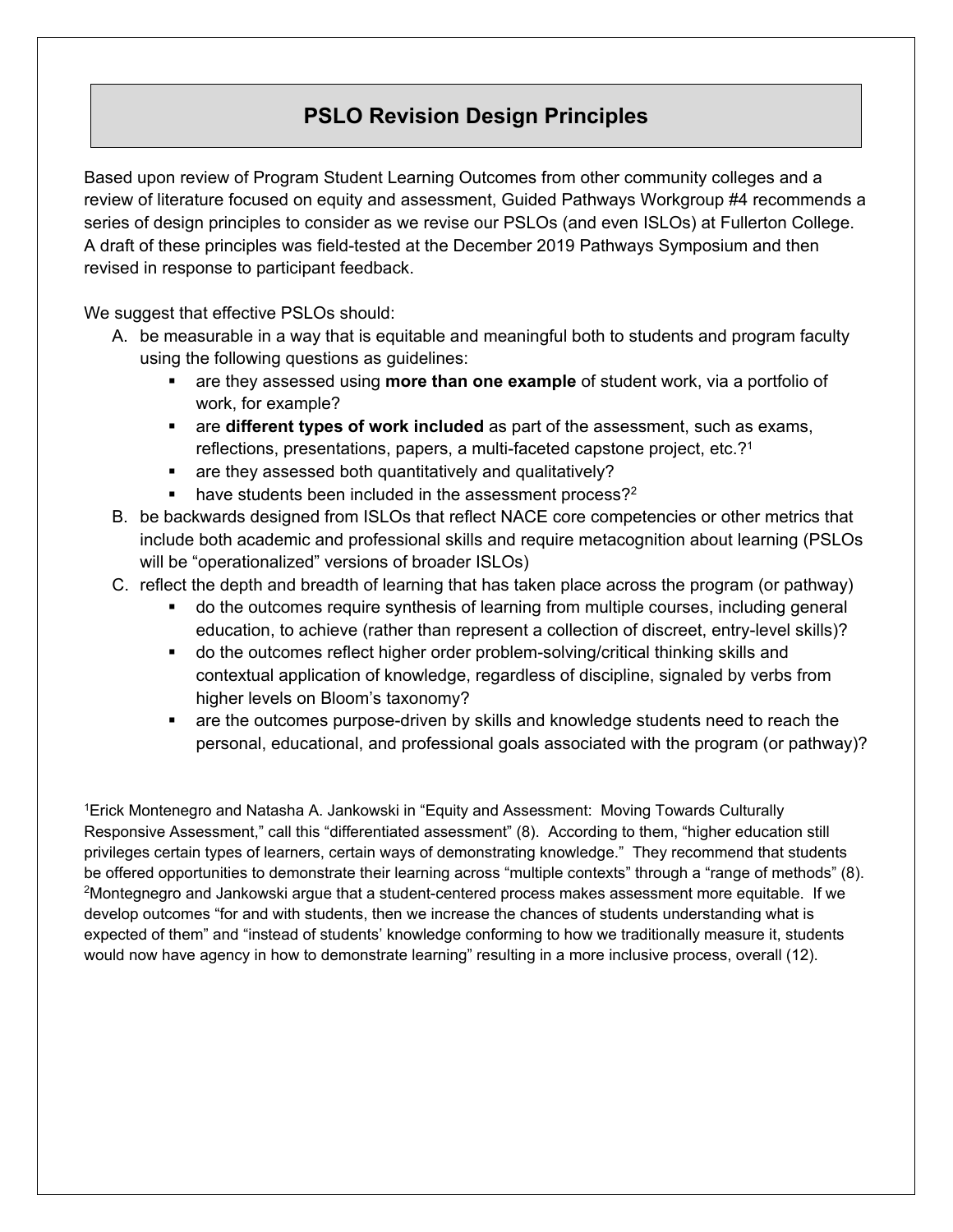## **Program Student Learning Outcome (PSLO) Examples**

Pathways Workgroup #4 has created a series of examples from a range of disciplines to illustrate the PSLO redesign principles in action. Each set below includes a "sample" and a "recommended revision" PSLO. The "samples" look much like our current PSLOs which are really just course student learning outcomes raised to the level of program outcomes. The "samples" tend to be based on somewhat narrow and discrete skills. The "recommended revisions" are designed to synthesize skills students have developed over a course of study and are meant to address the kind of complex tasks students can do when they have completed a program. Some of the examples include commentary (in italics) to explain the principles in action.

| <b>AUTOMOTIVE TECHNOLOGY</b>                               |                                                                                                                                          |
|------------------------------------------------------------|------------------------------------------------------------------------------------------------------------------------------------------|
| <b>Sample</b>                                              | <b>Recommended Revision</b>                                                                                                              |
| Perform automotive inspection and diagnostic<br>procedures | Demonstrate proficiency in the use of automotive<br>diagnostic equipment to evaluate system<br>performance and determine needed repairs. |

| <b>BIOLOGY</b>                                                                                                                                                                                                                                                                                                                                       |                                                                                                                                                                                                                                                                                                                         |
|------------------------------------------------------------------------------------------------------------------------------------------------------------------------------------------------------------------------------------------------------------------------------------------------------------------------------------------------------|-------------------------------------------------------------------------------------------------------------------------------------------------------------------------------------------------------------------------------------------------------------------------------------------------------------------------|
| <b>Sample</b>                                                                                                                                                                                                                                                                                                                                        | <b>Recommended Revision</b>                                                                                                                                                                                                                                                                                             |
| Demonstrate an understanding of how the<br>scientific method is used to explore topics in<br>biology.<br>This outcome is currently measured by CSLO<br>70% success rate from common questions on<br>exams and could also be assessed by using<br>multiple assessment tools, such as group lab<br>reports that include professional skills from NACE. | Demonstrate an understanding of how the<br>scientific method is used to explore topics in<br>biology by designing and carrying out their own<br>experiments and communicating their results to<br>the scientific community.<br>This outcome allows for multiple assessment tools<br>and ties to NACE core competencies. |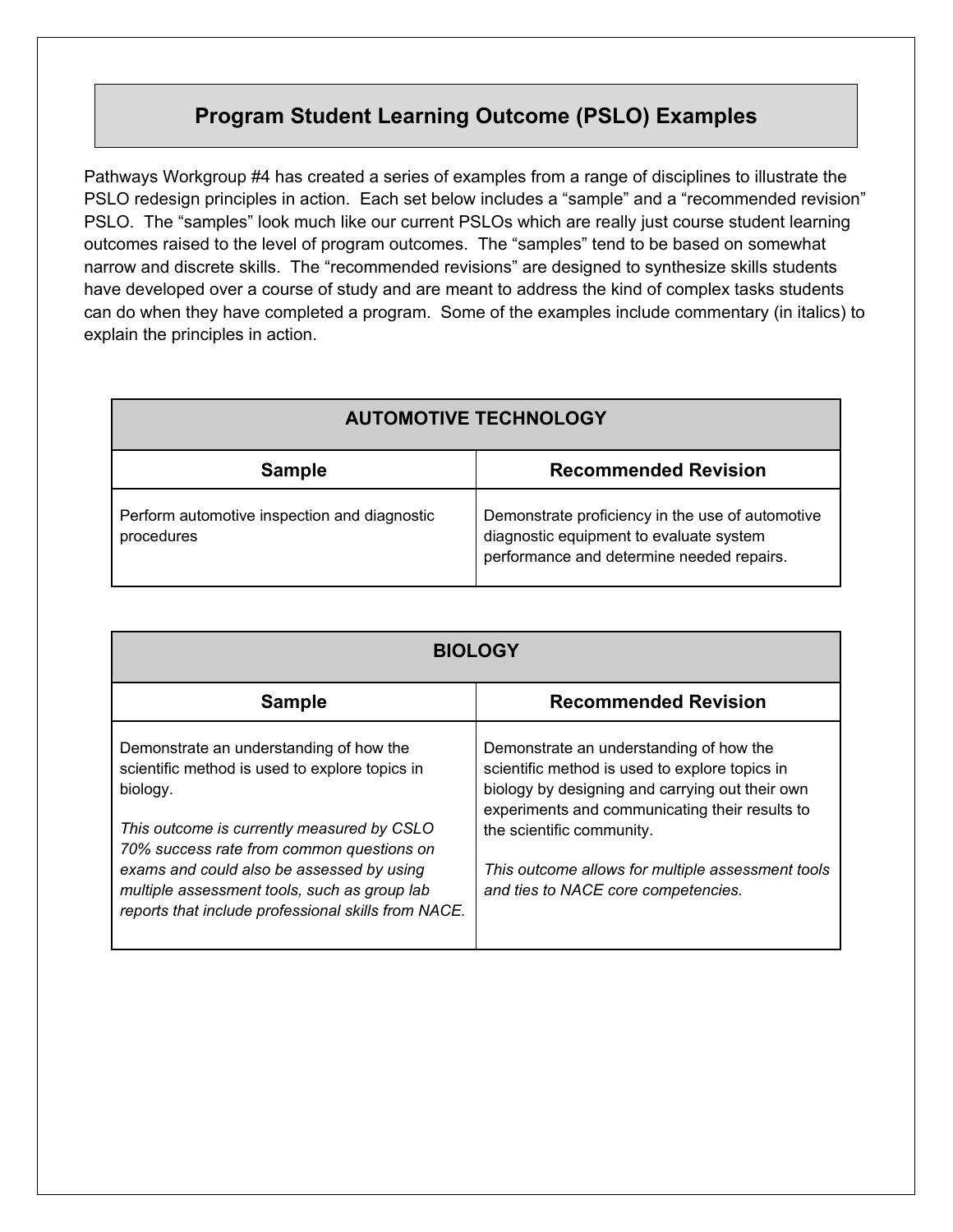| <b>BUSINESS</b>                                                                                                                                                                                                                               |                                                                                                                                                                                                                                                                                                                                                                                                                |
|-----------------------------------------------------------------------------------------------------------------------------------------------------------------------------------------------------------------------------------------------|----------------------------------------------------------------------------------------------------------------------------------------------------------------------------------------------------------------------------------------------------------------------------------------------------------------------------------------------------------------------------------------------------------------|
| <b>Sample</b>                                                                                                                                                                                                                                 | <b>Recommended Revision</b>                                                                                                                                                                                                                                                                                                                                                                                    |
| Use Microsoft Word to produce a business letter<br>This outcome focuses on a discrete skill. It might<br>be more appropriate as a course level outcome or<br>even objective<br>This only allows for one assessment tool: a<br>business letter | Evaluate business issues/problems and then<br>formulate, communicate, and defend<br>recommendations to decision-makers<br>This outcome reflects complex, interconnected<br>skills. As a program outcome, this requires<br>students to bring together skills developed across<br>several courses.<br>It is broad enough to allow for a variety of<br>assessment tools (PPT, business proposal, report,<br>etc.) |

| <b>CHEMISTRY</b>                                                      |                                                                                                                                                                                               |
|-----------------------------------------------------------------------|-----------------------------------------------------------------------------------------------------------------------------------------------------------------------------------------------|
| <b>Sample</b>                                                         | <b>Recommended Revision</b>                                                                                                                                                                   |
| Demonstrate proficiency in solving chemical<br>mathematical problems. | Apply appropriate scientific techniques to solve<br>problems and interpret results in organic and<br>inorganic chemistry, communicating those results<br>through computation and/or language. |

| <b>CHILD DEVELOPMENT</b>                                                                |                                                                                                                                                                                                                                                  |
|-----------------------------------------------------------------------------------------|--------------------------------------------------------------------------------------------------------------------------------------------------------------------------------------------------------------------------------------------------|
| <b>Sample</b>                                                                           | <b>Recommended Revision</b>                                                                                                                                                                                                                      |
| Know and understand the established as well as<br>recent theories of child development. | Understand, assess, and apply historical and<br>contemporary theories of child development to<br>observation and practice.                                                                                                                       |
| This one seems lower on Bloom's taxonomy and<br>mostly measurable via exam              | Measurable-through exams, projects, papers,<br>portfolios, discussions, interviews; purpose-driven;<br>problem solving focused; requiring evolving<br>learning and knowledge from all four core courses<br>and skills higher on Bloom's taxonomy |